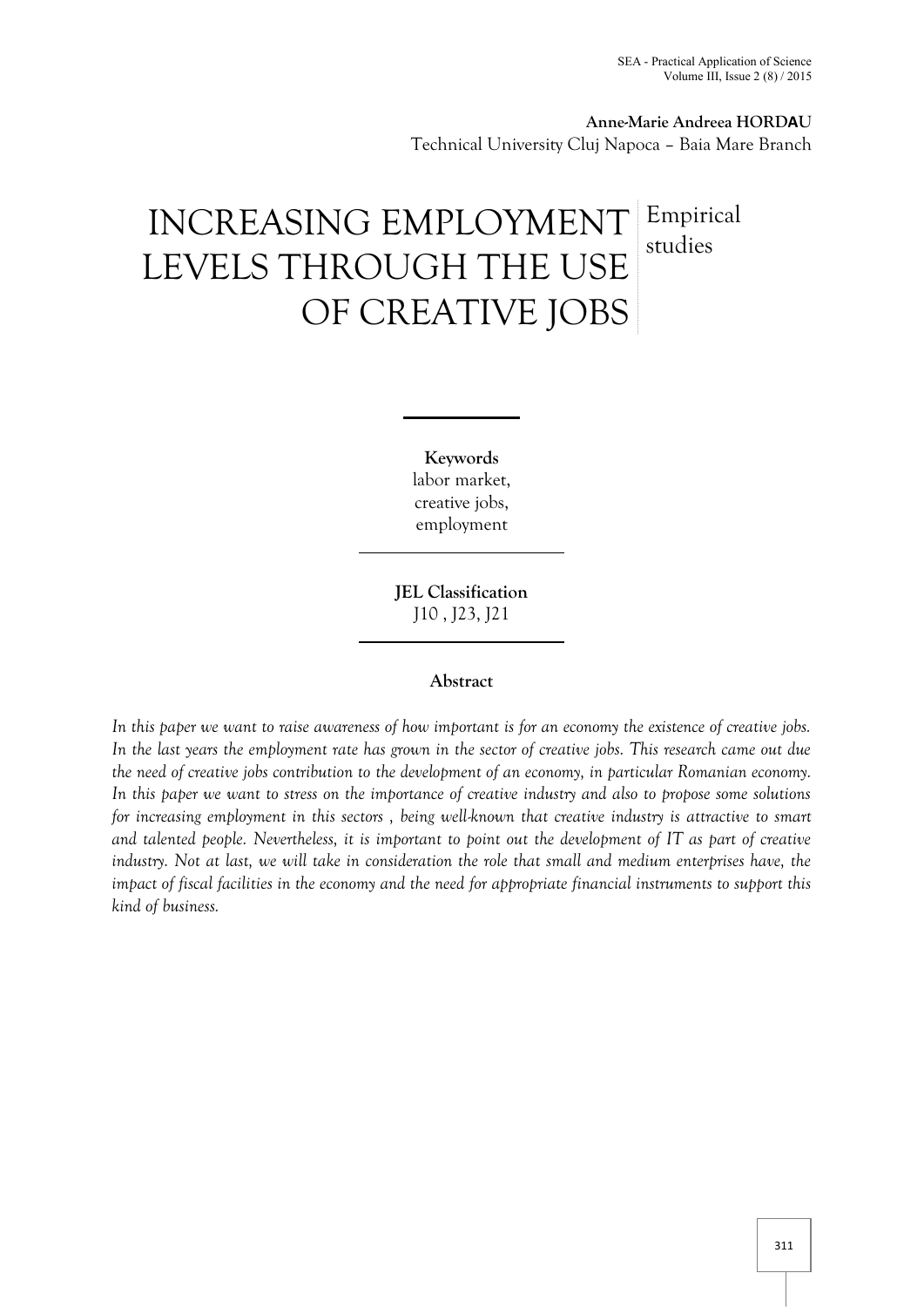## **1. Literature review**

Who could be a better source of creative jobs than entrepreneurship activity. Entrepreneurship is a term that has no generally accepted definition, the concept has evolved over time from (Cantillon , 1775) to which it assigns the first academic references to Schumpeter and creative destruction.In the latest and modern theories, Peter Drucker argued that "entrepreneurs innovate and innovation is the specific instrument of entrepreneurship."

He defined entrepreneurship as "an act of innovation, which involves equipping resources with new capacities wealth "(Drucker, 1985) .

Innovation is usually associated with doing something new or different (Garcia and al, 2001). The concept of innovation is defined as "the application of a new or significantly improved or process, a new marketing method, or a new organizational method in business practices, workplace organization or external environment" (OECD, 2005). Innovation is considered a key element in their creation and adoption of technologies and help to explain differences in productivity at the individual, national and<br>regional level. (Mel and al.2009). regional level. (Mel and al,2009). Popescu (2014) points out that in these circumstances, the SME sector is a key factor for future growth potential and launch of new start-ups need to be more adaptable to changing business environment and the government efforts should support the development and emergence of new innovative companies.

Support should focus on collaborative R & D and the creation of new technology-based SMEs research.

Romanian National policy should take into account and implement the measures recommended by the Europe 2020 strategy. Efforts should focus on entrepreneurship and small and medium enterprises, innovation and increased competitiveness in order to achieve a sustainable economic recovery and long-term health. (European Commission, 2013 European Framework for Key Competences, 2006) Entrepreneurship, as defined European Commission is the individual's ability to turn a business idea into real effective economic activity. This process involves creativity, initiative, innovation and risk taking. This process asks entrepreneurial skills in addition to skills and knowledge in the business. So overall, entrepreneurship should be considered as a state of mind which provides the basis for

social and economic activities of the individual.

Chaşovschi et al (2014) discusses young entrepreneurs as those who must enjoy considerable support because they are more flexible to changes in all domains, when comparring them with the more mature. Even if financing business is seen as a problem lately, it has created various support programs for young entrepreneurs, especially in the start-up phase; a rather difficult stage to the other, but through appropriate support, can help business activity to have a better success. Brancu et al (2012) study done on a segment that includes future graduates of management came to the following conclusions: although national culture does not stimulate entrepreneurship, while it is estimated that there will be an increase in entrepreneurial potential, at least in the sample chosen. Harnessing this potential in developing can only be achieved by improving institutional conditions, and changes in terms of entrepreneurial education.

Enescu et al (2014) in their article propose that the tertiary sector policies needs to adapt to market developments, the need to consider a number of factors such as frequent changes in the competitive environment, specialist manufacturers, trade liberalization and expansion of markets, the reforming taxes, restructuring the range of products and services, creating new institutional structures and associative embedding average cost in total cost of products and increase the ability to use the most modern and sophisticated marketing services (logistics, management IT, consulting, etc).

Therefore, we believe that the transformation of a large table entrepreneurial mindsets of employees in pro-active and risk-taking thought can act as a driving force for growth and competitiveness. This is even more relevant in the context of economic crisis, the initiator can attract business opportunities for initiative, innovation and dissemination of technological progress, especially in the SME sector. In Romania, the share of people who prefer the status of entrepreneurship is higher than the EU27 average and lower than in the US and Canada. Choosing a status as an employee is uncommon and has a smaller rate in Romania than in the EU-27 average and have a higher incidence than in the US and Canada levels. Compared with men, the proportion of women who choose to be employed is higher in all countries observed.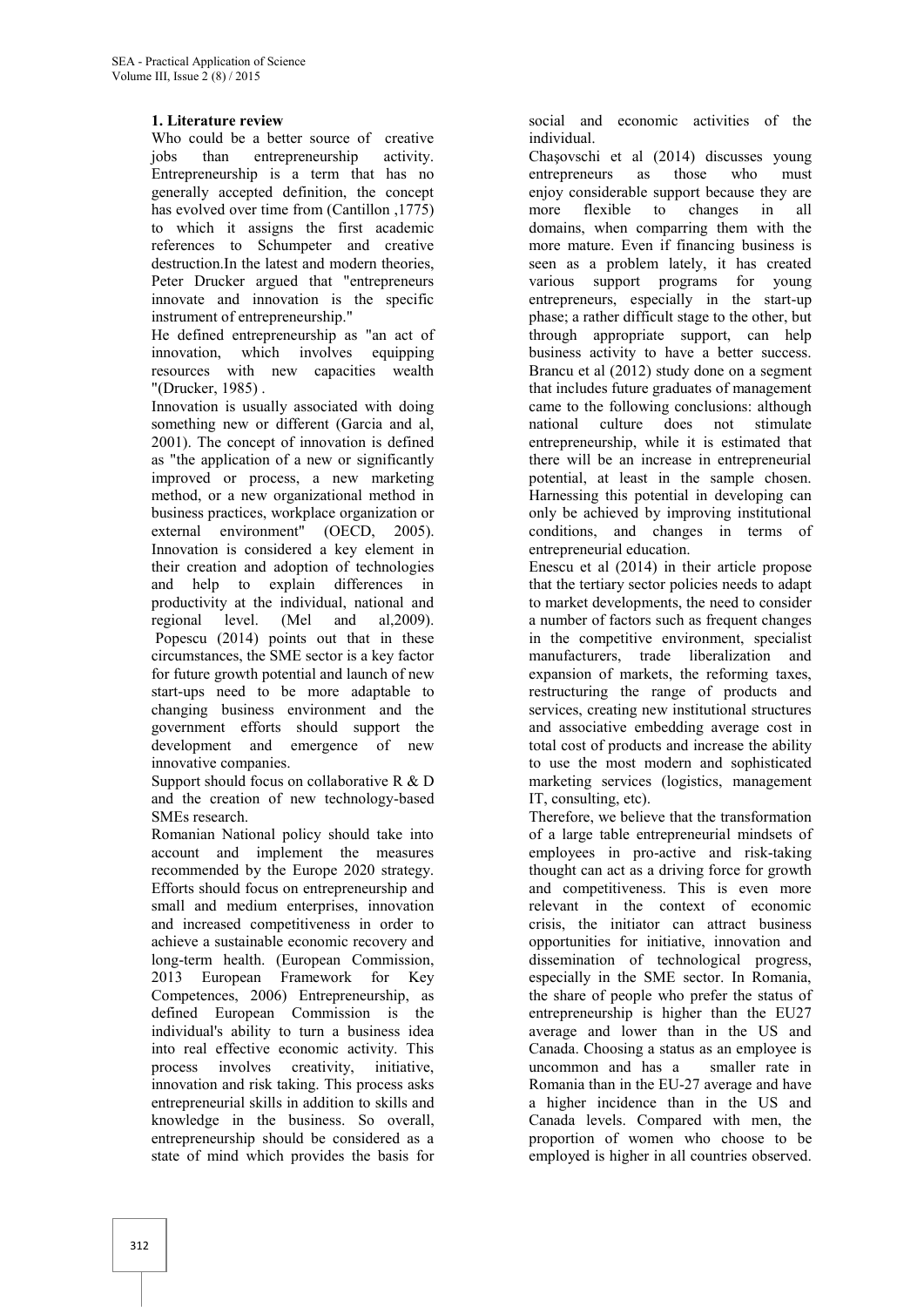In Romania, women have a lesser propensity to become an entrepreneur.

Zaman et al (2012) puts spotlight on female entrepreneurs which plays a major role for economic growth in all countries. Compared with male entrepreneur, female gives more value. The status of entrepreneurs is perceived as attractive, even if the total share of women entrepreneurs is lower; they are less willing to take risks and have a closer relationship than most men. In most countries, including Romania, male entrepreneur is less optimistic about start-ups and risk capital, and less likely to engage in innovative and creative activities. Compared to the situation in developed countries, women in developing countries are more motivated to become entrepreneurs, given the need to supplement family income or finding a job. The impact of the crisis has changed the relationship between opportunity and necessity as a decisive factor, even in businesses involved in running counters increase employment and support innovation more imperative.

For women entrepreneurs, particularly in less developed countries, whose economic activity is based more on resources and inputs used efficiently than entrepreneurship, the early stages of the business framework is a much greater challenge and a greater effort than men. Their propensity to innovation and internationalization is lower and their social networks are more limited and less diversified. However, the difference between male and female entrepreneurs decreases with increasing development economice. Research conducted revealed also some issues that differentiate entrepreneurship in developing countries and developed countries and among young entrepreneurs and the elderly. It also noted that the young entrepreneur considers generally selling tips from an experienced entrepreneur rather than only financial support.

In terms of planning tools used in decision making, companies surveyed said they mainly used the SWOT analysis and scenarios that demonstrate strategic thinking effort on their behalf, and the number of tools they use is designed to improve their knowledge of strategic management tools because they will guide the thinking and will provide a starting point for structuring activities. The trend of managers is rather than anticipating them to solve problems. (Gică et al, 2012) recommends having a dynamic environment globally viewed anticipating opportunities, but also major threats, a situation which will increase

chances of survival and a successful entrepreneur.

#### **2.The influence of economic changes on the labor market**

In this part of the paper we want to analyze how economic changes are affecting the labor market. The Romanian economy since 2000 has experienced three major periods of evolution: an initial period of growth from 2000 to 2008 that culminated in a boom that led to overheating and unsustainable imbalances between 2003-2008 followed by a second severe recession 2008-2009 global financial crisis, ending the third period 2010- 2012 as a period of restoration of macroeconomic sustainability and modest growth with modest economic recovery prospects for the future.

Regarding the economic growth model used in our country up until 2008, which was based mainly on domestic consumption, under conditions of low employment rates (employment rate decreased steadily from 64.4% in 2008 to 62.8% in 2011) was not sustainable. Additional earnings were rather generated buy the loans granted by the banks then from earnings.

Low unemployment rates recorded during the period of economic growth were not an indicator of efficiency, as long as there were economic areas facing understaffing of the desired quality. In addition, low labor productivity and the quality of the education system rather limited and training are huge challenges for authorities with responsibilities in the labor market.

Moreover, labor demand in the private sector focused primarily on low skills, rather than on higher value-added and high technology sectors, which should be encouraged to develop new skills. In terms of economic activity the 2008- 2009 crisis had a severe impact on the labor market, many companies diminished their activities or were even forced to shut down. Between 2008 and 2011 the number of companies decreased by approximately 18.5% from 554,967 in 2008 to 452,010 in 2011. At the same time, employment fell by 704,000 people between 2008 and 2010 (a reduction of 15.1 %). This decline has affected all companies, regardless of the size, with the following distribution: 12.8% decrease in micro personnel companies, 11% decrease in small businesses, 18.2% in average companies and 17.8% inlarge enterprises. Employees in non-agricultural sector have been most affected by this trend. The private sector was hardest hit, with decreases of staff in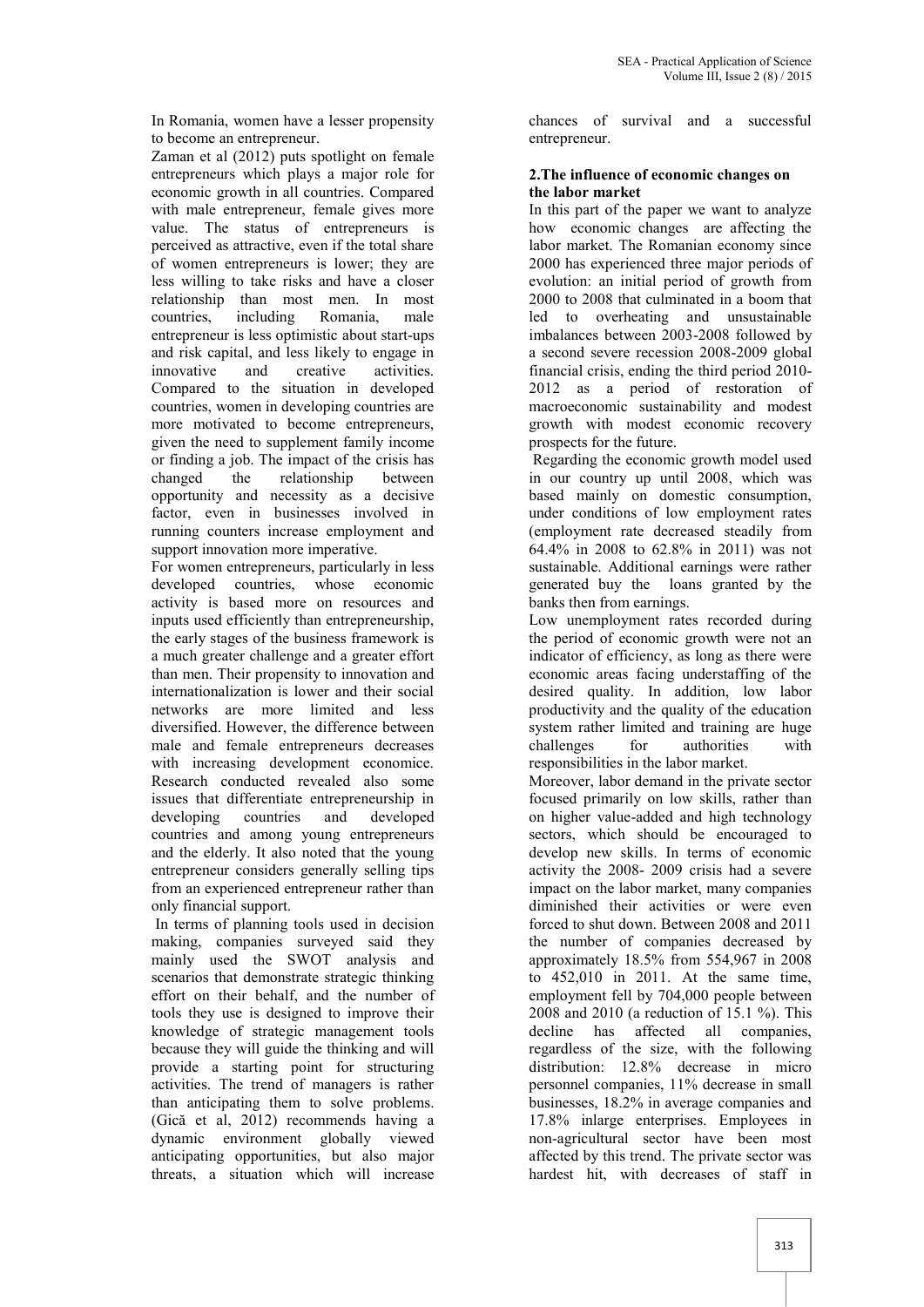particular in the manufacturing industry, construction and trade.

The economy has start recovering in 2011 (an increase of 2.2% of GDP) and a further small increase  $(+ 0.2%)$  in 2012 (see Table 1 below), driven by a good harvest. But the country's economy continues to be driven by domestic demand.

Even with these growth rates, Romania still faces serious problems in terms of employment and registers a number of anomalies in the labor market, reflected in the coexistence of both a labor shortage in certain economic activities or geographical areas and use of a weak labor force. Moreover, despite the progress registered, Romania stands far behind other economies in Europe.

#### **3. Skills and competencies of the workforce**

According to Romania Country Report published by World Bank, the discrepancy between qualifications and skills is defined as one of the major weaknesses in the country's economic development: "The economic crisis has revealed (...) lack of competitiveness partly attributed to a low skill level. A workforce with a high level of skills depends on an education system that can generate quality graduates with approapiate skills . The challenge is to attempt to rise the level of children performance in Romania, key materials at current levels existed in most European countries. In this way, Romania should better align school educational content to the requirements of knowledge-based economy, to improve the quality of teaching and learning and to increase the effectiveness of the system. "

At first sight, Eurostat data on job vacancies in Romania reveals little information, therefor it is more difficult to deduce if the jobs are not filled due to a major lack of skills and abilities. In 2011, in all sectors that can provide reliable information, less than 1% of total employment could not be filled by labor supply. . In general, the share of jobs available has decreased in the recent years, particularly in relation to the activities of home care (from a3.0% in 2009 to 0.9% in 2011), agriculture, forestry and fishing (from 1.8% in 2008 to 0.8% in 2011) and social welfare activities without accommodation (from 1.3% in 2009 to 0.8% in 2011). On the other hand, according to the Eurostat report, in the last two years there has been a marginal increase in industry and construction, and business services economy.

For occupations which failed in placing the jobs offered, Eurostat statistics provide data for the years 2007 and 2008. The information available indicates that the rate of job vacancies was high for managers, professionals, technicians and other technical professionals, with a share of 2.4%. Vacancy rate for administrative officials and those in sales, skilled workers in agriculture and fishing, and related skilled workers and plant and machine operators, assemblers and other machinery and equipment primary occupations remained below the 2 0% (see table below number 3).

According to European Centre for the Development of Vocational Training, a representative survey conducted in 2011 among employers with at least five employees and who followed the necessary skills, there are a number of challenges which have to cope with some companies in terms of reducing the total number of employees, these are affecting all regions. Study has focused on sectors such as energy production and supply, gas, steam and air conditioning supply, real estate, construction and manufacturing.

The analysis of the various groups of activities shows that the highest rates of available jobsare registered for skilled workers and related workers (3%), machinery and plant operators and assembly of machinery and equipment (2.5%) and skilled workers in agriculture and fishing  $(1.8\%)$ .

http://www.google.com/url?source=transpro mo&rs=rssf&q=//translate.google.com/com munity?source=all

## **4. Entrepreneurship and flexible forms of employment**

Romania has score well on indicators of entrepreneurship, with 16% of adults (2009) who started a business or have started this (compared to 12% EU 27 average), according to data provided by National Institute of Statistics (INS). However, this seems to be caused by the lack of alternatives for many of the existing entrepreneurs. There were 280,377 private entrepreneurs in 2011, with 17 767 262 610 family businesses and individual entrepreneurs (INS Tempo). Share of start-ups of all companies was 9.5% in 2009, each new firm employing 2.3 people on average. However cancellation rate is higher, with 10.4% of the companies ended their activity in the same year.

Current representative data offered by National Statistic Institute reflect the increased importance of entrepreneurship in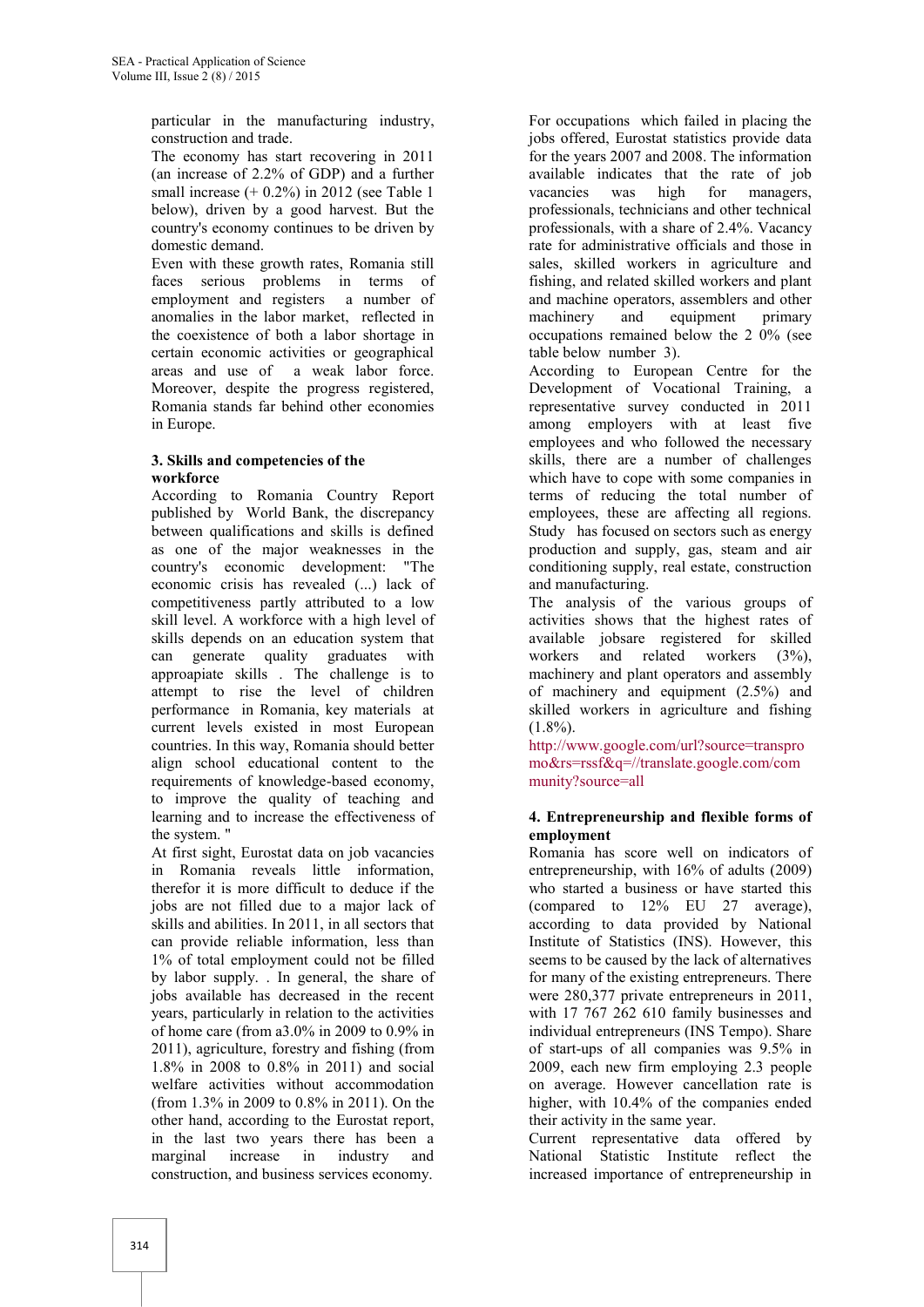Romania: 48% of Romanian argue that they would reather be self-employed than employed in a company. This, compared to only 37% of those who prefers to be self employed in the European Union (EU). Approximately the same number of respondents (47%) from Romania say that they would prefer to be employed - a result somewhat lower than 58% in the EU who say the same thing."

In addition, nearly a third (31%) of Romanian believe that self-employment is a feasible alternative to their current economic performance, a value that is close enough to result in the EU (30%) and showing a slight increase compared to 2009 when 29% of Romanian looked as feasible self employment.

Self-employment remains an important option for economic activity in Romania: More than half (58%) of the population in Romania prefer self-employment, and this value is relatively high compared to the EU, where only a third (32%) believe that selfemployment is appropriate(Eurostat data).

In addition to the information above, an additional indicator of entrepreneurship is important for evaluating the development of the number of self-employed persons and their related share in overall employment. Based on Eurostat data, processing statistical data collected demonstrates a high share in terms of self-employed persons in Romania, which doubles the average rate for the 27 EU countries. In 2012, overall, one third of all persons employed in Romania were people who were running employed, while in the EU27 only 15.6%.

Another important feature of Romania on self-employment is the high share of these activities in agriculture, forestry and fisheries: In 2012, 81.5% of employed people were running were part of this economic segment, a share which is 3 times higher than the EU average of 24.2%.

Despite the negative trend in the overall system of employment, self-employment have been developed in recent years, as follows: since 2008, and by 2012 the number of people carrying employed increased by 5.2%, while the number Total people employed fell by 1.5%. As a result, the ratio of persons whose activities independent of the total number of people employed rose by 2.0%. The positive development of self employment in Romania only stagnated in 2011, when a slight decrease in the number and rate.

Compared to Romania, the trend of the 27 EU countries appears to be less favorable: in the above time period, self-employment fell by 2.0% in absolute numbers and the proportion of performing independent activities of all persons employed remained almost the same  $(+ 0.1\%)$ .

A closer look reveals the rise of independent activities that increased affected all sectors and branches of the economy: The most significant increase (in absolute terms) in 2008-2012 can be seen in the targeting agriculture, forestry and fisheries (77,600 people carrying employed), art activities, entertainment and recreation; other service activities; activities of households and extraterritorial organizations and bodies (28 400), professional, scientific and technical services; activities of administrative services and support service activities (18,200) and information and communications (15,700). Other sectors were characterized by lower growth with a plus that range from more than 100 people carrying employed (financial and insurance) to 7.700 (activities of public administration, defense, education, health and social).

Amid the general trend, the number of self employed persons declined in construction (- 500) and in the wholesale and retail activities in the field of transport, accommodation and food services(-4,400).

Comparing the development of self employment by sector, between Romania and the EU-27, in addition to a more favorable overall development in Romania, to the EU-27, one can see the following major differences:

- Despite reducing the number of self employed in the EU-27 in agriculture, forestry and fisheries, and industry in Romania can be seen an increase in this number.

- In terms of sectors: construction and wholesale and retail trade, transport, accommodation and food service activities both in the EU-27 and in Romania there was a decrease in the number of people employed menus However, the decrease was higher in the EU-27.

The other sectors were characterized by positive trends and EU-27 and in Romania, but in Romania the increase was more pronounced.

# *Conclusions*

Despite the relative progress of the Romanian economy, there are still major challenges in what concerns the labor market. The low wages in Romania determine a lot of the people with very high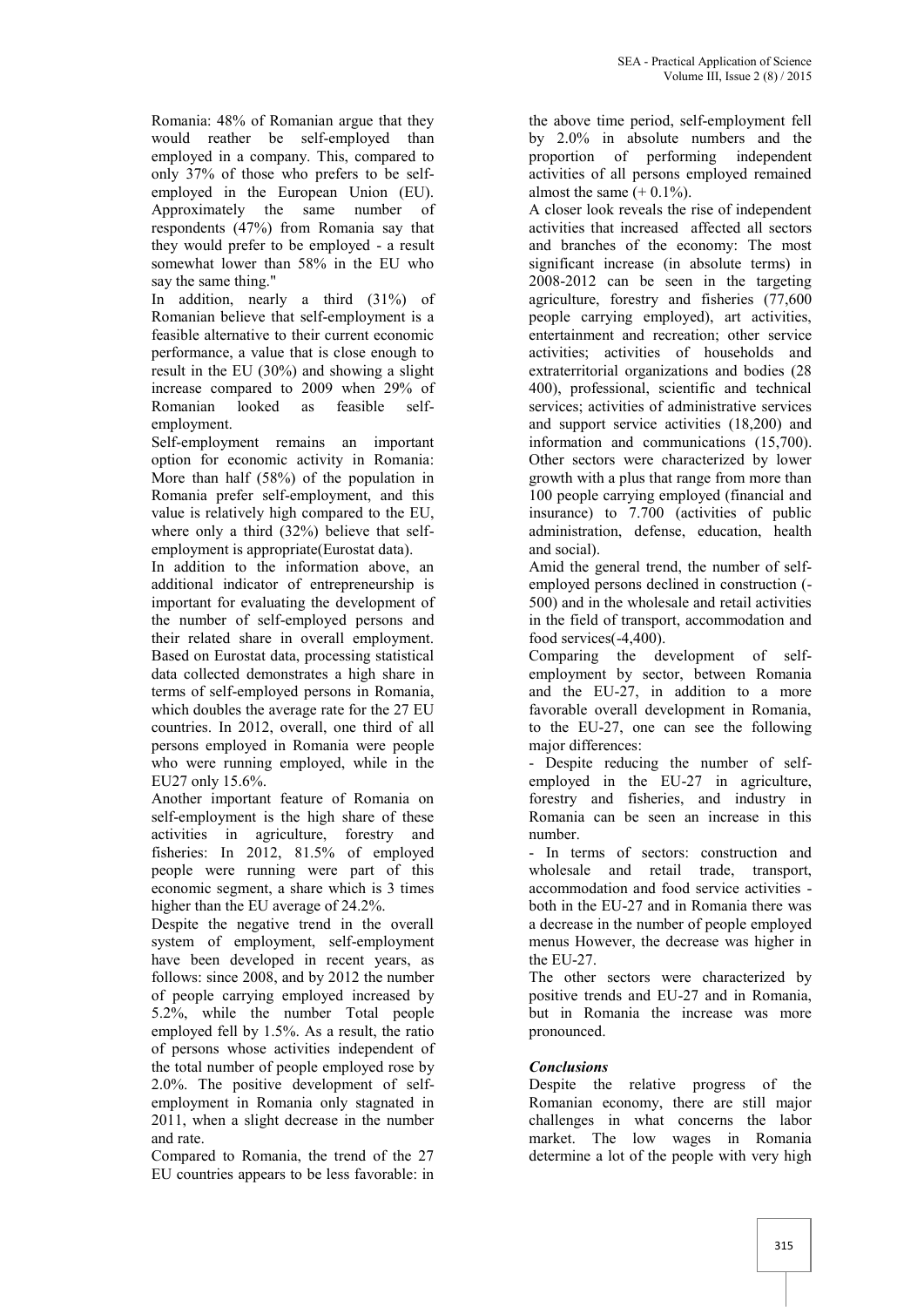skills to leave the country looking for a better job in the advanced economies.

According to Romania Country Report prepared by The World Bank, the discrepancy between qualifications and skills is defined as one of the major weaknesses in the country's economic development: Romania has score well on indicators of entrepreneurship, with 16% of adults (2009) who started a business or have started this (compared to 12% EU 27 average), according to data provided by National Institute of Statistics.

Despite the negative trend in the overall system of employment, self-employment have been developed in recent years, as follows: since 2008, and by 2012 the number of people carrying employed increased by 5.2%, while the number Total people employed fell by 1.5%. As a result, the ratio of persons whose activities independent of the total number of people employed rose by 2.0%.

Self-employment might be one of the solutions to the problems registered in the Romanian labor market. These new business could provide the grounds to keep some of skilled labor force in the country which in turn will support the economic development of the country.

# **Acknoledgment**

,,This work was financially supported through the project "Routes of academic excellence in doctoral and post-doctoral research - READ" co-financed through the European Social Fund, by Sectoral Operational Programme Human Resources Development 2007-2013, contract no POSDRU/159/1.5/S/137926."

# *References*

[1] Brancu L, Munteanu V, Gligor D , Study on student's motivation for entrepreneurship in Romania, Procedia - Social and Behavioral Sciences 62 ( 2012 ) 223 – 231 , Available online atwww.sciencedirect.com [2] Cantillon R, **An Essay on Economic Theory, 1755** available at https://mises.org/library/essay-economictheory-0 [3] Chașovschi C, Bordeianu O, Clipa D, Entrepreneurial Culture in Transition Economies. The case of Romania and Republic of Moldova , Procedia Economics

and Finance 15 ( 2014) 1507 – 1514, Available online at www.sciencedirect.com

[4] Drucker, P. F. (1985) Innovation and Entrepreneurship; Practice and Principles, New York: HarperCollins Publishers Inc., NY 10022 Procedia Economics and Finance 16 ( 2014 ) 512 – 520

[5] Enescu M, Enescu M, Tudorescu N, Tertiary Sector Analysis from Romania During 2009– 2013, Procedia Economics and Finance 16 ( 2014 ) 115 – 120

[6] European Comission ,European Social Fund Participants Data,2012; URL: http://ec.europa.eu/esf/main.jsp?catId=440&l angId=en#opt3

[7] European Comission, European Economic Forecast, Autumn 2012 http://ec.europa.eu/economy\_finance/eu/fore casts/2012\_autumn/ro.html

[8] Garcia, R. and Calantone, R., 2001, critical look at technological innovation typology and innovativeness terminology: A literature review",

The Journal of Product Innovation Management,

[9] Gică O, Balint C, Planning practices of SMEs in North-Western Region of Romania an empirical investigation Procedia Economics and Finance 3 ( 2012 ) 896 – 901 , Available online atwww.sciencedirect.com

[10] Popescu N, Entrepreneurship and SMEs Innovation in Romania, 21st International Economic Conference 2014, IECS 2014, 16- 17 May 2014, Sibiu, Romania,

Available online at www.sciencedirect.com

[11] McKenzie Mel, S.,, D., Woodruff, C., 2009, Innovative Firms or Innovative Owners? Determinants of Innovation in Micro, Small, and Medium Enterprises, IZA Discussion Paper No. 3962

[12] National Institute of Statistics , Annual Report on Employment and unemployment , Press Debrief no 89/2012

[13] National Forecast Comission ,Perspectives of Romanian Labor Market in the context of 2020 EU Strategy, 2012, available at

http://www.cnp.ro/inovatie/docs/seminar studii-25-06-

2012/Rezumat%20studiu%20Piata%20munc ii.pdf

[14] OECD, Ministerial report on the OECD Innovation Strategy, 2010 , available at http://www.oecd.org/sti/45326349.pdf

[15] Zaman G, Vasile V , Cristea A, Outstanding aspects of sustainable development and competitiveness challenges for entrepreneurship in Romania, Procedia Economics and Finance  $3(2012) 12 - 17$ , Available online atwww.sciencedirect.com [16]. World Bank, Romania Country Report, p. 7; URL: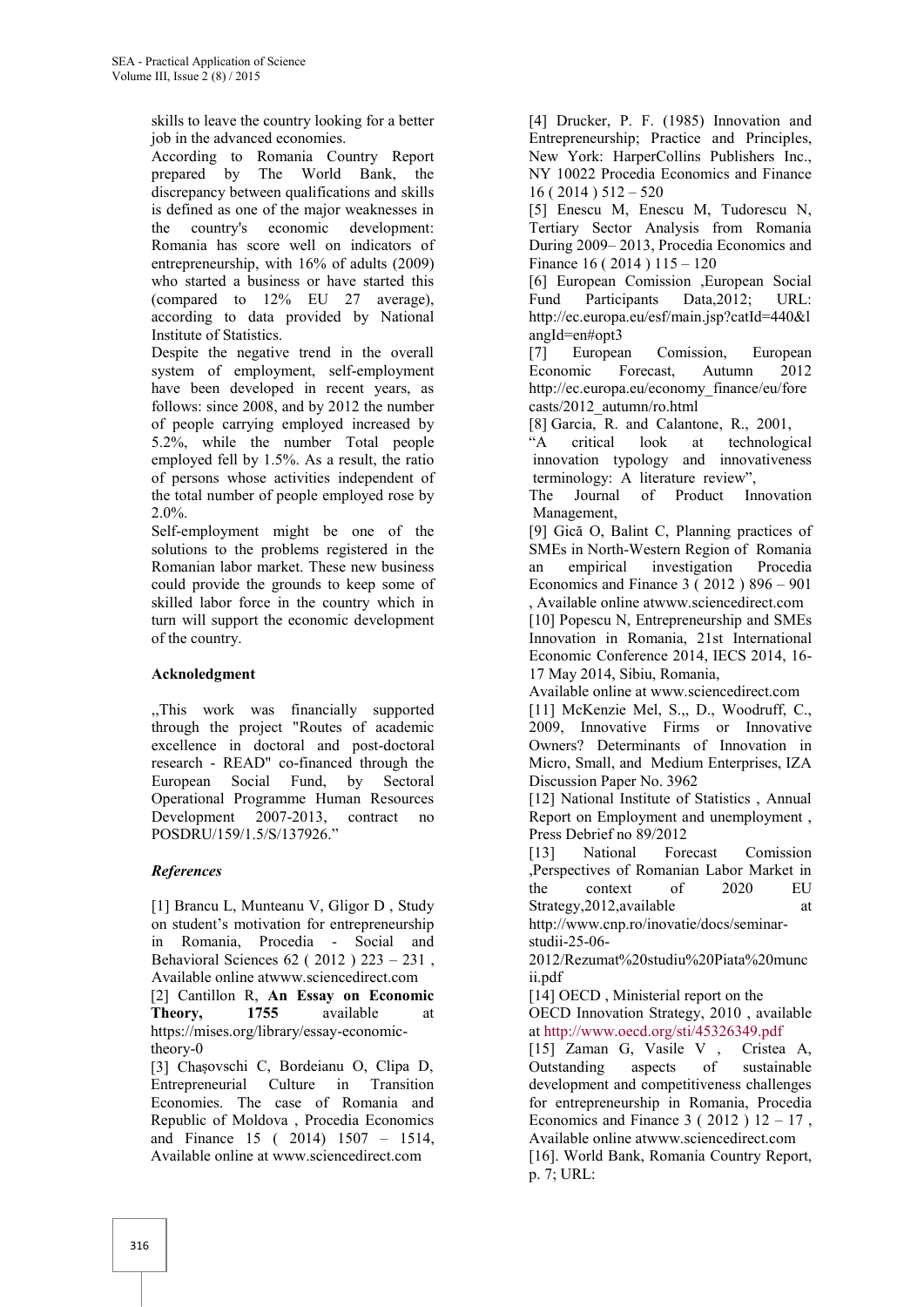http://siteresources.worldbank.org/ROMANI AEXTN/Resources/2751531253883114942/ CPS0913\_Country\_Development\_Program.p df

## *Appendices*

Table 1

*Gross domestic product (GDP) at market prices in the EU27 and Romania from 2007 to 2012 - percentage change over the previous period*

|             | 2007 | 2008 | 2009   | 2010   | 2011 | 2012   |
|-------------|------|------|--------|--------|------|--------|
| <b>UE27</b> | 3,2  | 0,3  | $-4,3$ | 2,1    | 1,5  | $-0.3$ |
| Romania 6,3 |      | 7,3  | - 6,6  | $-1,1$ | 2,2  | 0,2    |

Source : www.eurostat.com

## Table 2 *Jobs available in Romania, per sectors, from 2008 to 2011 (%)*

| <b>Economic sector</b>                                                                              | 2008        | 2009 | 2010        | 2011 |
|-----------------------------------------------------------------------------------------------------|-------------|------|-------------|------|
| Agriculture, forestry and fishing                                                                   | 1.8         | 1.4  | 0.9         | 0.8  |
| Industry and civil construction                                                                     | 1.5         | 0.6  | 0.6         | 0.7  |
| <b>Business</b> area                                                                                | 0.9         | 0.4  | 0.4         | 0.5  |
| Professional, scientific and technical activity as well as support<br>activity                      | 1.6         | 0.8  | 0.6         | 0.7  |
| Public administration, social assurance, education, health<br>care system, cultural activities      |             |      | unavailable |      |
| Home care<br>3.0<br>1.3<br>0.9<br>activities<br>Social work activities without accommodation        | unavailable | 1.3  | 1.2         | 0.8  |
| Activities of households as<br>employer; differentiated activities<br>households of producing goods |             |      |             |      |
|                                                                                                     |             |      | unavailable |      |

*Source : www.eurostat.com*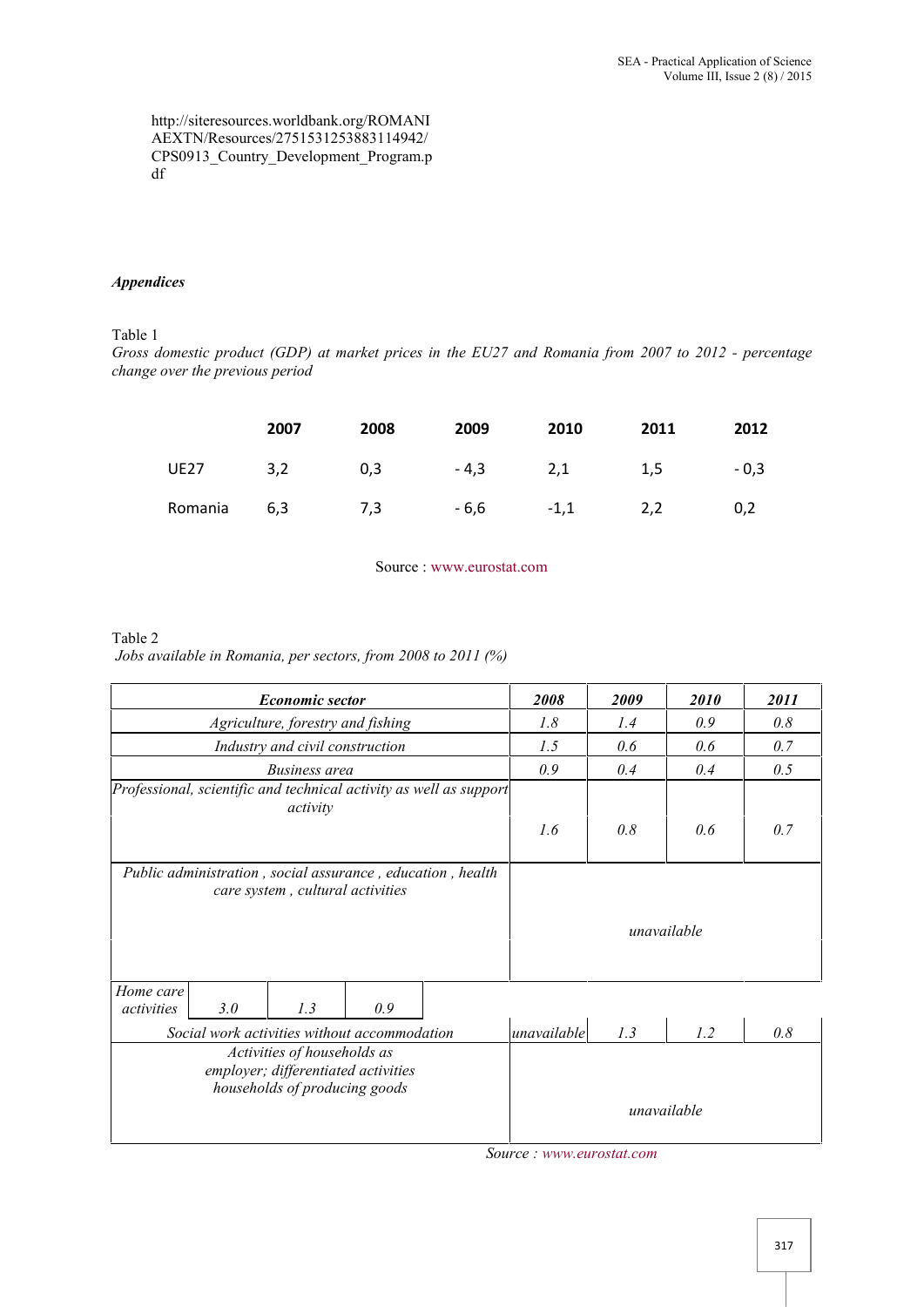Table 3

*Jobs available in Romania, per types of occupations, from 2007 to 2008, expressed in % per of occupations,* 

| <b>Occupations</b>                                                                | 2007 | 2008 |  |  |  |
|-----------------------------------------------------------------------------------|------|------|--|--|--|
| <b>Total</b> (all occupation)                                                     | 2.1  | 1.9  |  |  |  |
| Manager, specialist, technical staff                                              | 2.5  | 2.4  |  |  |  |
| Administrative workers, sales person                                              | 1.7  | 1.6  |  |  |  |
| Workers active in agriculture and fishery                                         | 1.8  | 1.6  |  |  |  |
| Mechanical operator, car and equipment assemblers and<br>other primary occupation | 2.0  | 1.8  |  |  |  |
| Source: www.eurostat.com                                                          |      |      |  |  |  |